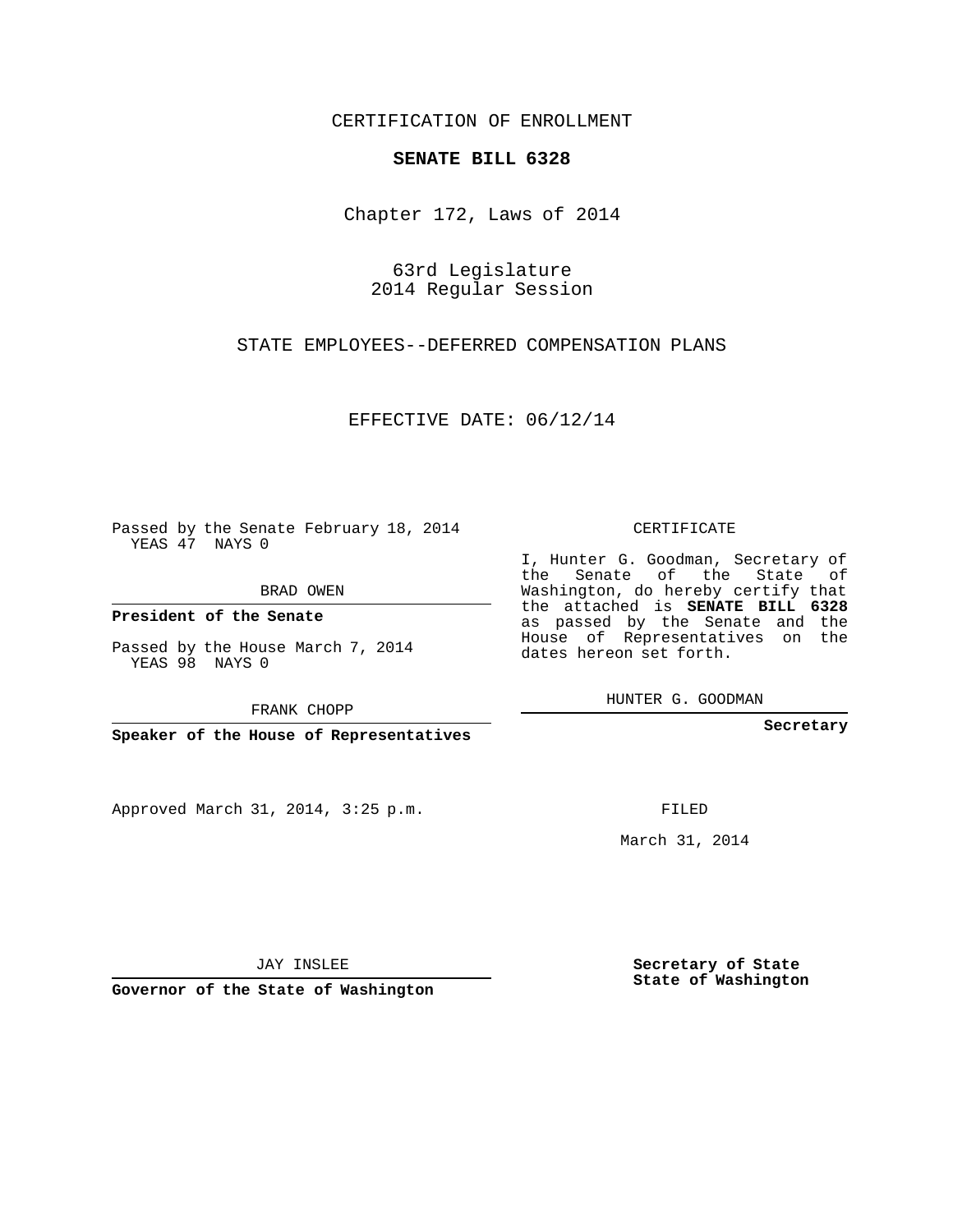## **SENATE BILL 6328** \_\_\_\_\_\_\_\_\_\_\_\_\_\_\_\_\_\_\_\_\_\_\_\_\_\_\_\_\_\_\_\_\_\_\_\_\_\_\_\_\_\_\_\_\_

\_\_\_\_\_\_\_\_\_\_\_\_\_\_\_\_\_\_\_\_\_\_\_\_\_\_\_\_\_\_\_\_\_\_\_\_\_\_\_\_\_\_\_\_\_

Passed Legislature - 2014 Regular Session

**State of Washington 63rd Legislature 2014 Regular Session By** Senators Roach and Kline

Read first time 01/21/14. Referred to Committee on Ways & Means.

 AN ACT Relating to deferred compensation plans; and amending RCW 41.50.770.

BE IT ENACTED BY THE LEGISLATURE OF THE STATE OF WASHINGTON:

 **Sec. 1.** RCW 41.50.770 and 2010 1st sp.s. c 7 s 29 are each amended to read as follows:

 (1) "Employee" as used in this section and RCW 41.50.780 includes all full-time, part-time, and career seasonal employees of the state, a county, a municipality, or other political subdivision of the state, whether or not covered by civil service; elected and appointed officials of the executive branch of the government, including full- time members of boards, commissions, or committees; justices of the supreme court and judges of the court of appeals and of the superior and district courts; and members of the state legislature or of the legislative authority of any county, city, or town.

 (2) The state, through the department, and any county, municipality, or other political subdivision of the state acting through its principal supervising official or governing body is authorized to contract with an employee to defer a portion of that employee's income, which deferred portion shall in no event exceed the